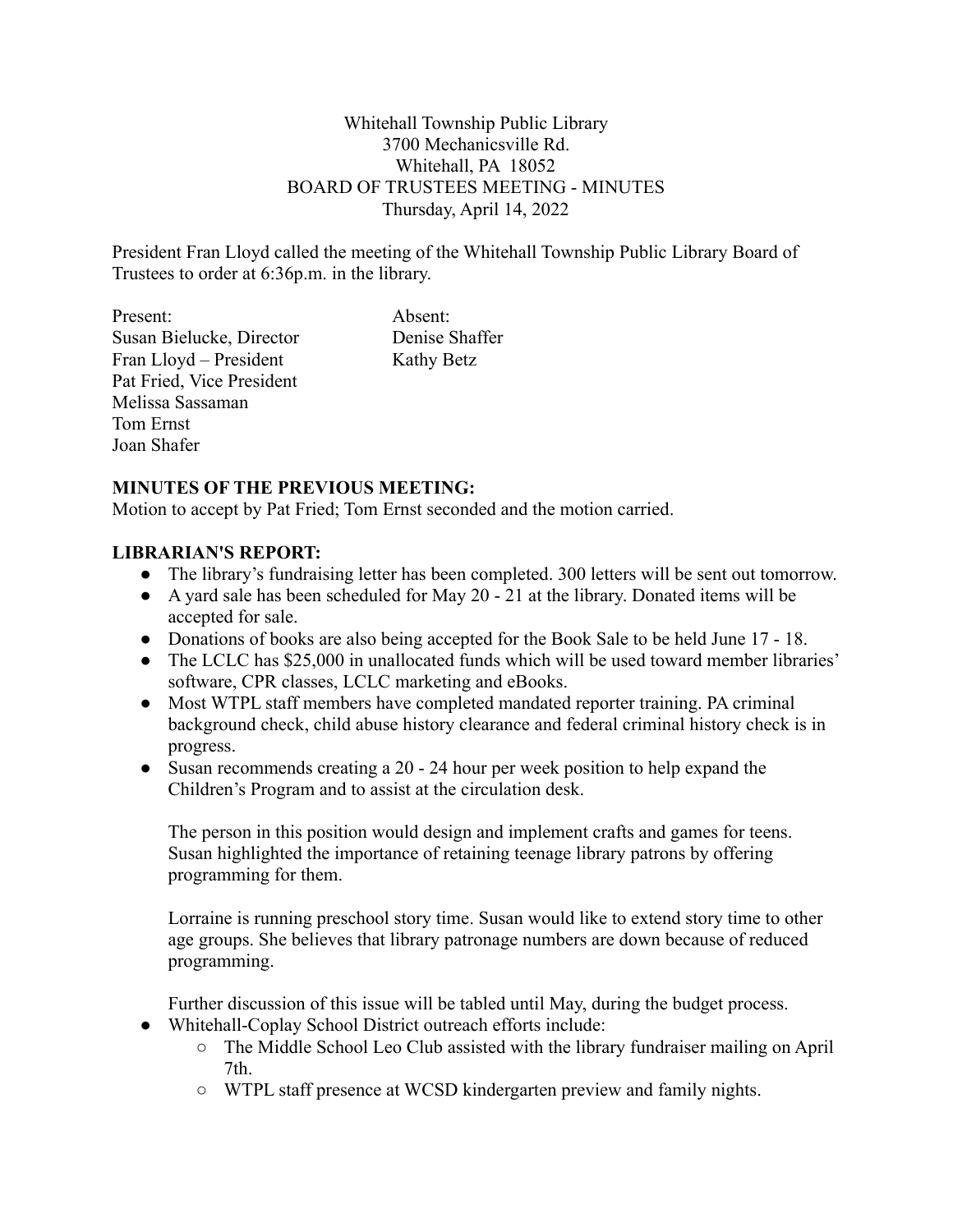- Whitehall Active Community Center outreach efforts include:
	- Introduction to Computers class held on April 19th. The classes will continue monthly.
	- A potential book lending service at the WACC.
- Summer programs for children and adults are being planned for May and June.

# **FINANCIAL REPORT:**

Pat Fried made a motion to accept the treasurer's report. Melissa Sassaman seconded and the motion carried.

# **PRESENTATION/ACTION ON BILLS:**

Tom Ernst made a motion to ratify payments in the amount of \$3,212.99. Melissa Sassaman seconded and the motion carried.

Pat Fried made a motion to approve payments in the amount of \$1,367.92. Tom Ernst seconded and the motion carried.

# **COMMITTEE REPORTS/DISCUSSIONS:**

# **BUILDING AND GROUNDS** (Joan, Kathy, Tom):

- Estimates for painting the following areas will be obtained: Susan's office, entrance foyer and drywall panel and three walls of the children's section.
- Tom will approach WCSD about replacing the lighting system. Many recently replaced light bulbs are out again.
- Susan discussed seeking a PPL grant to be used, in part, for lighting system replacement.
- Susan commented that the back doors need to be replaced. Rain leaks through the doors and roof. \$14,500 roofing expense was incurred in 2014 to repair hail damage.
- The "One Way" sign in the parking lot needs to be relocated. The shed is blocking the sign.
- Tom will remove the container of used oil from the shed and have it disposed of properly.
- An electrician needs to look at non-functioning emergency lights and outdoor lights at the library entrance.
- Fran will spray Roundup on the weeds.
- The book drop boxes on the parking lot need to be repainted. Susan will contact the painting contractor (Shane).
- Potential upgrades to the children's area include: paint, new furniture and carpet.

# **PERSONNEL** (Pat, Fran, Melissa):

• The Highmark health insurance plan will be renewed through a new broker, the Yurconic Agency.

Melissa Sassaman made a motion to approve; Tom Ernst seconded. Motion carried.

• The new Blue Edge Vision Premier Plan will be provided through Davis Vision (partner with Vision Works).

Joan Shafer moved to approve; Melissa Sassaman seconded. Motion carried.